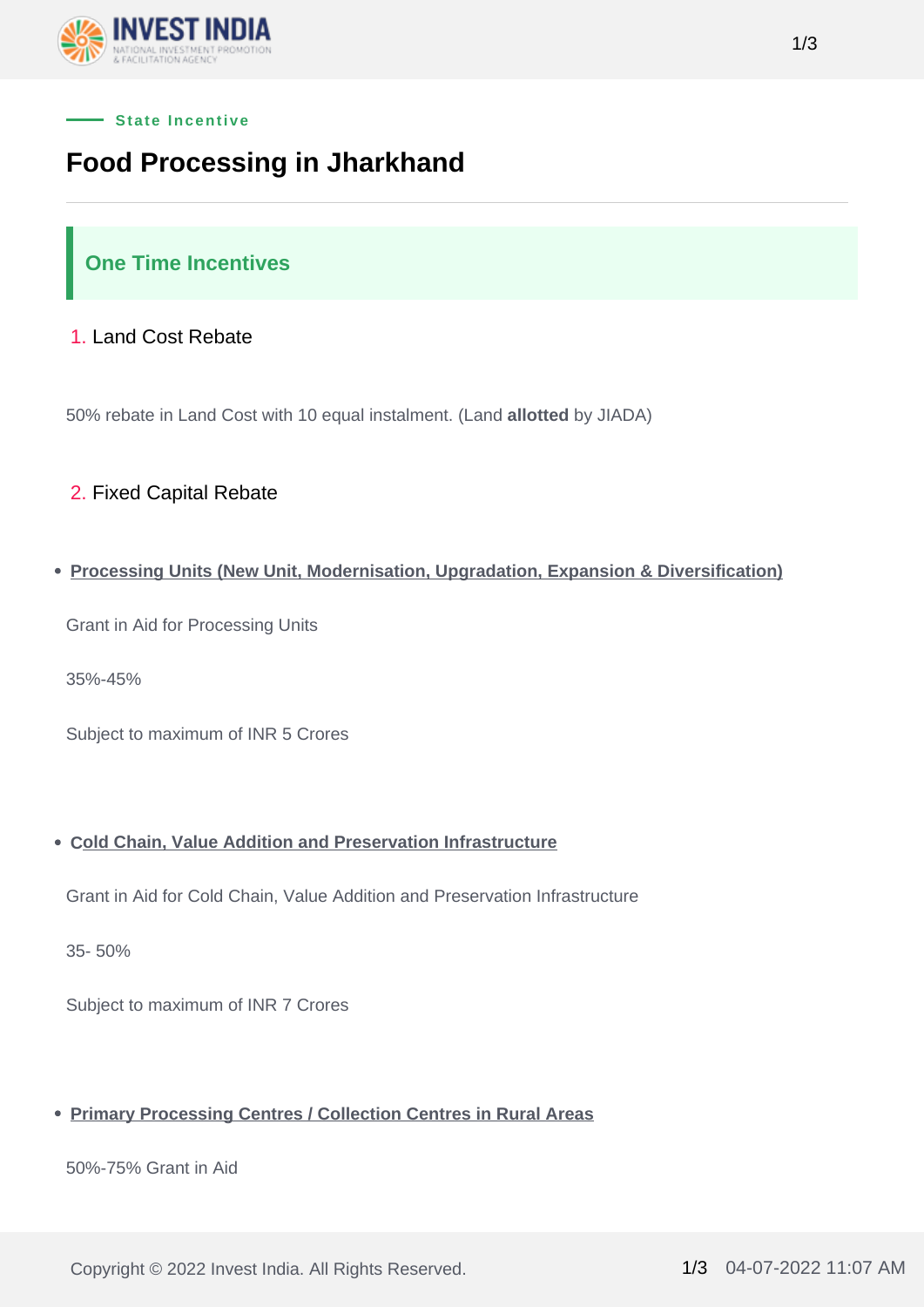

Subject to maximum of INR 2.5 Crores

#### **Mega Projects in Food Processing**

Grant in Aid for Mega Projects In Food Processing

35%-45%

Subject to maximum of INR 12 Crores

#### **Establishment and Modernization of Meat and Fish Shops**

Establishment and Modernisation of Meat and Fish Shops

50%-75%

Subject to maximum of INR 5 Lakhs

#### 3. Stamp Duty Exemption

NA

# **Recurring Incentives**

#### 1. Interest Cost Subvention

#### **Cold Chain, Value Addition and Preservation Infrastructure**

Interest subvention for 5 years and every year subsidy will be paid to the Bank /FI directly

Copyright © 2022 Invest India. All Rights Reserved. 2/3 04-07-2022 11:07 AM